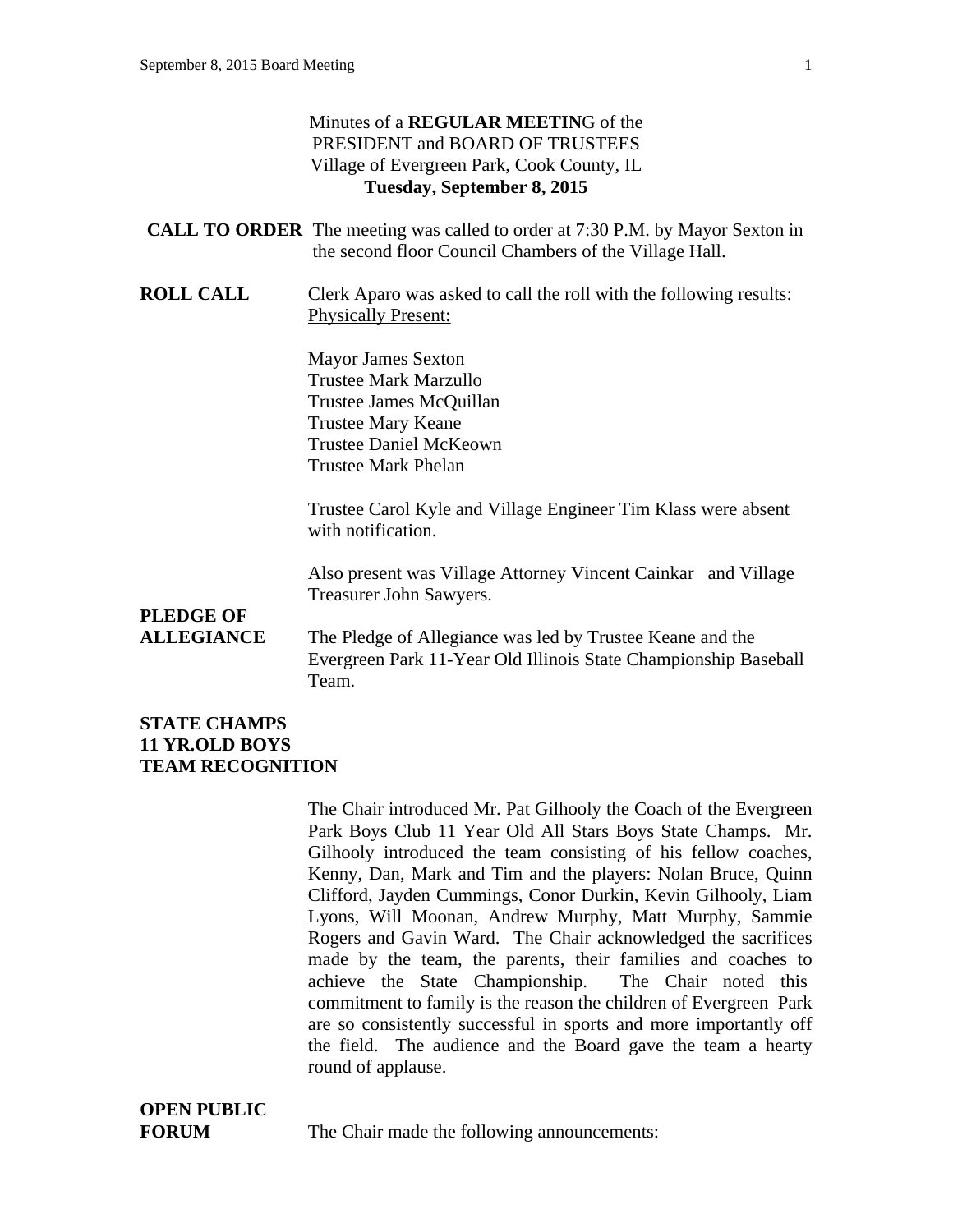- 1. Wednesday, September 9, 2015 the entire Village will be sprayed by the South Suburban Mosquito Abatement District. Thanks to Mike Knieps of the Water Department for his efforts on this event.
- 2. On Sunday, October 4, 2015 Evergreen Park's own, Perry Danos Nashville entertainer and song writer will return to give a free concert at 3:00 p.m. at our new Park. Everyone is encouraged to bring blankets and enjoy the musical concert.
- 3. Thanks to Gavin Yeaman, the Village arborist, the Village has received a reforestation grant from the US Forest Service in the amount of \$18,300. This includes the purchase/ planting of 100 trees on Village Parkways. These trees will provide an immediate boost to our current efforts in mitigating the loss from the Emerald Ash Borer.
- 4. The new Village urban farm has produced over 643 pounds of fresh vegetables and fruit for EP the food pantry.
- 5. Copies of the Evergreen Park Recreation Department's Fall/Winer program book are available at the Community center and the Village Hall. It is also on line on our website at [www.evergreenp](http://www.evergreen)ark-ill.com
- 6. Village vehicle stickers remain on sale at the Village Hall. The deadline is September 15, 2015 for purchase and display. The currency exchange on  $95<sup>th</sup>$  & Kedzie is also selling stickers.
- 7. St. Bernadette's annual Rib Fest will be held on Saturday, September 12, 2015 from 4 p.m. to 11:00 p.m. Family friendly events are available and live music, games, the rib contest and a beer garden. Contact Fr. Ben as there are a few openings for cookers for the rib contest
- 8. The Evergreen Park Recreation Dept. Candlelight Theatre presents

"The Summer Was Young" on Saturday, September 26, 2015 at 7:00 p.m. and Sunday, September 27 at 3:00 p.m. Tickets are available at the Community Center. .

- 9. The Village of Evergreen Park will host the annual Hot Rod Classic Car Show at Yukich Field on Friday, September 25, 2015 from 3-10 p.m. proceeds benefit the My Mary Cate organization. Entertainment will be provided by the Wrong Boys.
- 10. The driving range hours at the 50 Acre Park change effective immediately to Monday - Friday 3 pm to 8 pm and Saturday and Sunday 10 am to 8 pm. The range will close for the seasons after October 18, 2015.
- 11. September is National Preparedness Month. We encourage everyone to take part, make a plan and know what to do during an emergency. This includes up to date contact list for those you need to reach during a disaster and establishing alternate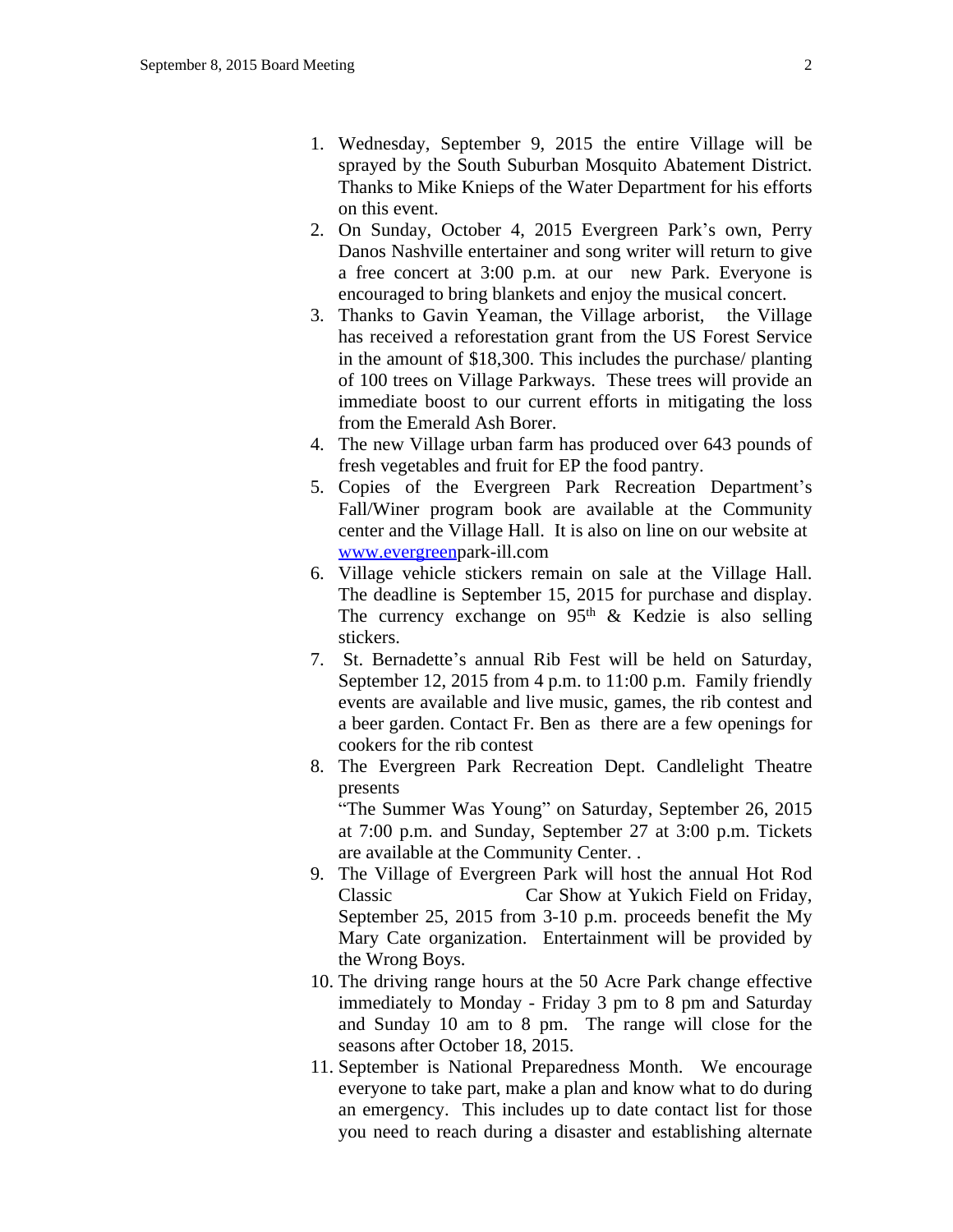methods of communications in case traditional means are not available.

- 12. Evergreen Park Community High School's Homecoming Parade is on Friday, September 18, 2015.
- 13. Farmers Market continues on Thursdays from 7:00 am- 1:00 pm at

Yukich Fields.

- 14. On Saturday, October 3, 2015 "Christmas without Cancer 5K Run" starts at 9:00 a.m. at the Community Center. This is a great organization and everyone is encouraged to participate.
- 15. The EP Water Department will begin hydrant flushing this week.

### **OPEN PUBLIC AUDIENCE** NONE.

## **REGULAR**

**AGENDA** Motion by Trustee Phelan second by Trustee McQuillan to waive the reading of the minutes of the August 17, 2015 Regular Meeting by the President and Board of Trustees and approved as presented was passed by unanimous voice vote and so ordered by the Chair.

#### **MINUTES OCS/REC/ YOUTH**

**MEETING** Motion by Trustee Marzullo second by Trustee Keane to waive the reading of the minutes of the **OCS/ Recreation/ Youth Committee** meeting held on August 19, 2015 at the community center approved as presented and passed by unanimous voice vote and so ordered by the Chair.

### **RESOLUTION**

**NO. 21-2015** Motion by Trustee Phelan second by Trustee McKeown, to approve **Resolution NO. 21-2015** with expenditures of the General Corporate Fund of \$ 610,827.01 and the Sewer and Water Fund in the amount of \$ 282,733.17 and the and the Street Bond Fund \$ 4,370.00 and the Debt Service –General fund, \$218,793.75 for a total of \$1,347,835.08. Upon roll call, voting YES: Trustees Marzullo, McQuillan, Keane, McKeown and Phelan; voting NO: NONE. The motion was passed and so ordered by the Chair.

### **WATER COLLECTORS**

**REPORT** Motion by Trustee McQuillan second by Trustee McKeown to approve the Water Collector's report in the amount of \$ 700,505.64 for August 2015 for information and file. The motion was passed by unanimous voice vote and so ordered by the Chair.

# **COLLECTORS**

**REPORT** Motion by Trustee Marzullo second by Trustee McQuillan to approve the Village Collector's report for August 2015 for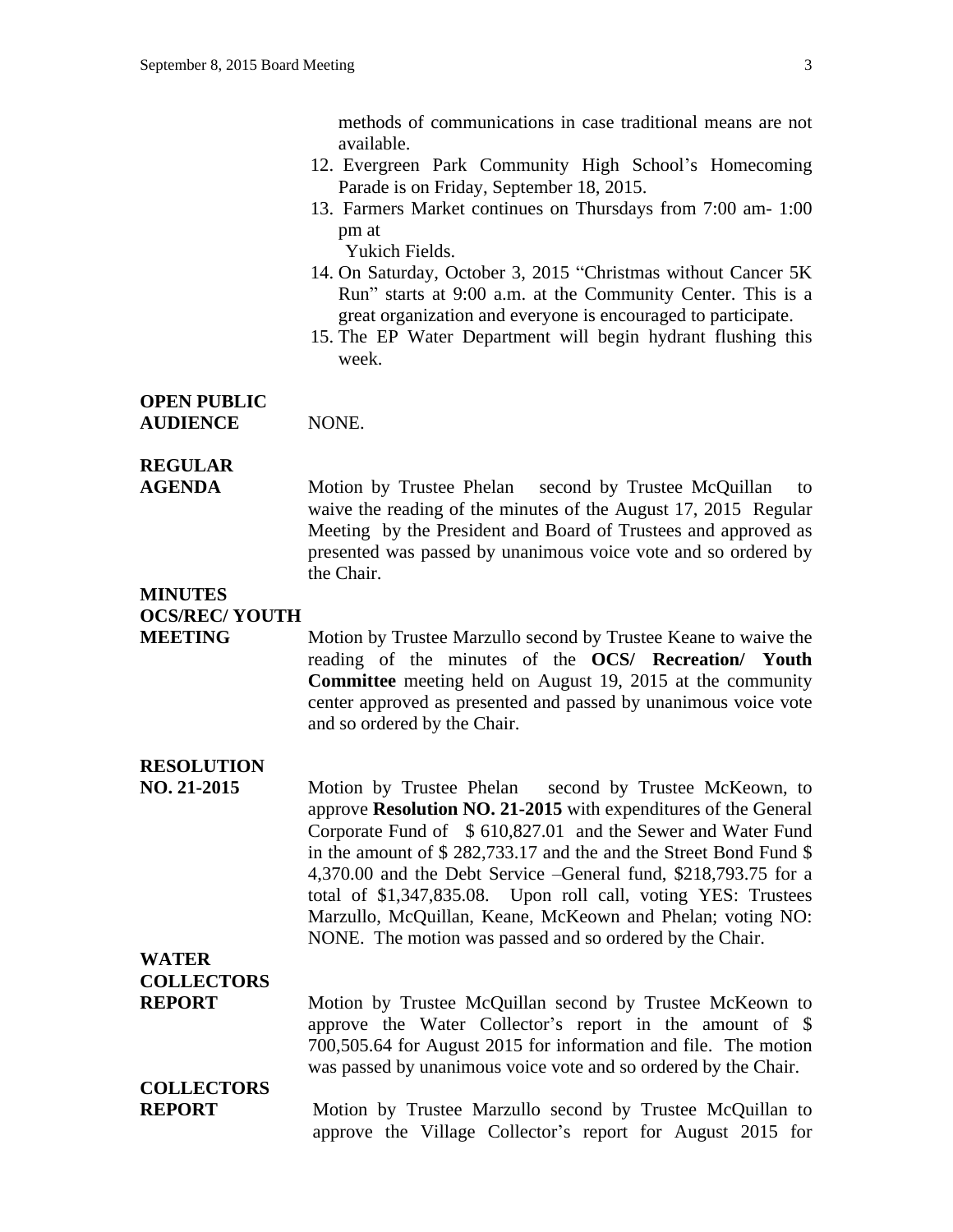information and file in the amount of \$ 3,294,487.75. The Chair noted approximately \$1.7 million is property tax. The motion was passed by unanimous voice vote and so ordered by the Chair.

# **BUSINESS**

**CERTIFICATES** Motion by Trustee Phelan second by Trustee McKeown to accept the application for Business Regulation Certificate and License for **BUBBA'S FAMOUS FRIED CHICKEN (previously approved as Stock Yard Burgers)** to operate a fast food restaurant located at 2511 W. 95<sup>th</sup> Street in Evergreen Park. Upon roll call voting YES: Trustees McQuillan, Keane, McKeown, Phelan and Marzullo; voting NO: NONE. The motion was passed and so ordered by the Chair.

> Motion by Trustee Marzullo second by Trustee Phelan, to accept the application for Business Regulation Certificate and License for **THE NAIL PLACE** to operate a nail salon located at 2601 W. 95th Street in Evergreen Park. Upon roll call voting YES: Trustees Keane, McKeown, Phelan, Marzullo and McQuillan; voting NO: NONE. The motion was passed and so ordered by the Chair.

> Motion by Trustee McKeown second by Trustee McQuillan to accept the application for Business Regulation Certificate and License for **The HIFFMAN ASSET MANAGEMENT, LLC** to conduct an office for financial services located at 9730 S. Western (Suite 730) in Evergreen Park. Upon roll call voting YES: Trustees McKeown, Phelan, Marzullo, McQuillan and Keane; voting NO: NONE. The motion was passed and so ordered by the Chair.

> Motion by Trustee Marzullo second by Trustee McKeown to accept the application for Business Regulation Certificate and License for **SIGMA SECURITY SERVICES** to operate an office for security services located at 3324 W. 95<sup>th</sup> Street in Evergreen Park. Upon roll call voting YES: Trustees Phelan, Marzullo, McQuillan, Keane and McKeown; voting NO: NONE. The motion was passed and so ordered by the Chair.

### **CLASS "P" LIQUOR LICENSE**

**T'MARI** Motion by Trustee Marzullo second by Trustee McQuillan to approve the application for **T'Mari LLC.** Located at 2701 W. 87th Street for a **Class "P" Liquor License** (private banquet/event consumption on premises). Upon roll call voting YES: Trustees Marzullo, McQuillan, Keane, McKeown and Phelan; voting NO: NONE. The motion was passed and so ordered by the Chair.

# **ORDINANCE**

**NO. 21-2015** Motion by Trustee McQuillan second by Trustee Keane to approve **ORDINANCE NO. 21-2015 "AN ORDINANCE**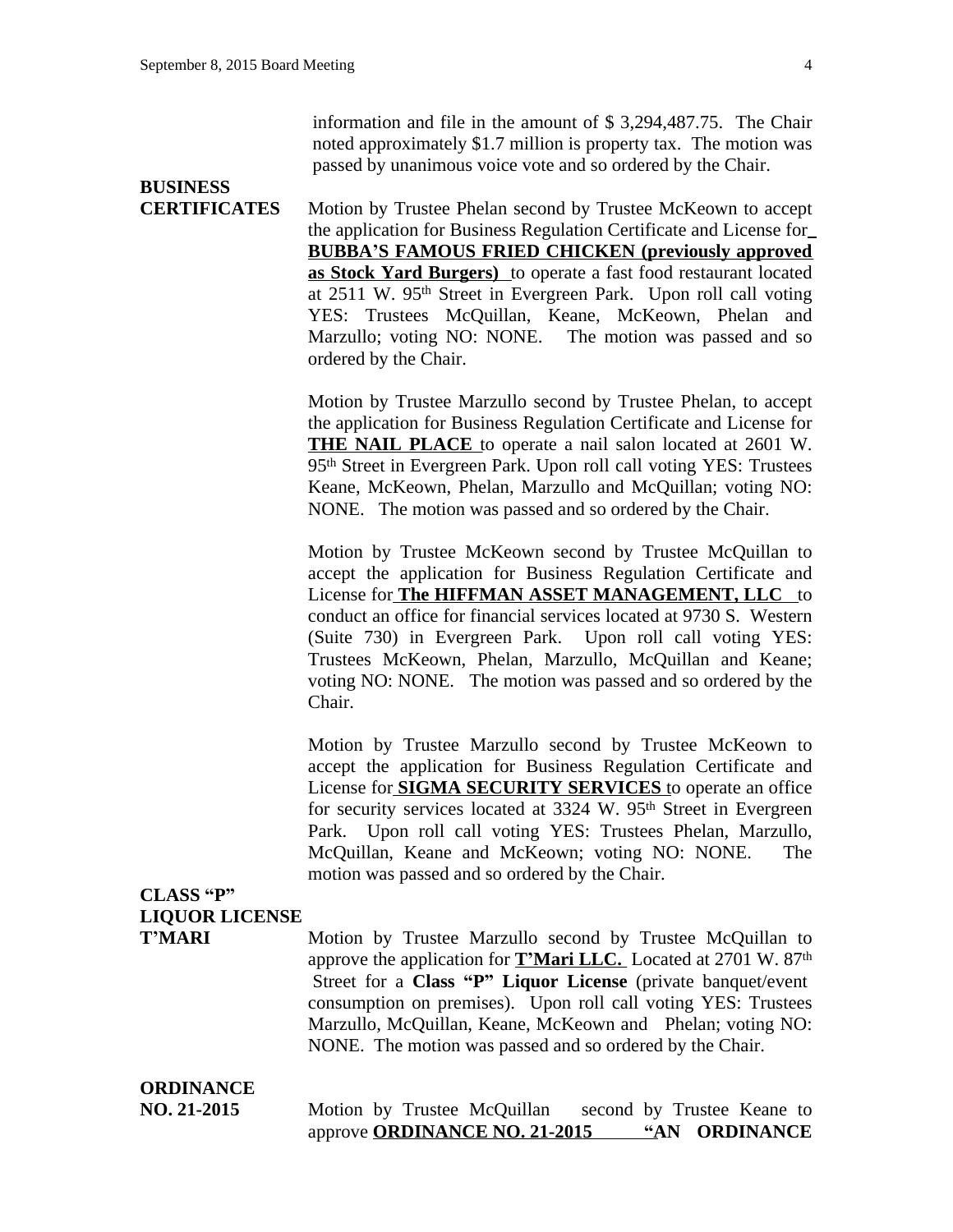**AMENDING CHAPTER 5, BUILDINGS AND BUILDING REGULATIONS, SECTION 5-171, STANDARDS FOR WATER ALLOCATION, AND CHAPTER 24, WATER SE WERS AND SEWAGE DISPOSAL, ARTICLE I, IN GNEREAL, SECTION 24014, OUTDOOR WATER USE RESTRICTIONS, OF THE EVERGREEN PARK MUNICIPAL CODE."** The Chair noted this has been mandated by the Illinois IEPA. Upon roll call voting YES: Trustees McQuillan, Keane, McKeown, Phelan, and Marzullo; voting NO: NONE. The motion was passed and so ordered by the Chair.

### **ORDINANCE**

**NO. 22-2015** Motion by Trustee Phelan second by Trustee McKeown to approve **ORDINANCE NO. 22-2015, ' AN ORDINANCE AMENDING SECTION, 3-36 OF CHAPTER 3, ALCOHOLIC LIQUOR OF THE EVERGREEN PARK MUNCIPAL CODE BY ADDING CLASS P LIQUOR LICENSES."** This adds a new Liquor Classification of "P" for banquet/event private party consumption on premises. Upon roll call voting YES: Trustees Keane, McKeown, Phelan, Marzullo and McQuillan; voting NO: NONE. The motion was passed and so ordered by the Chair.

### **CHRISTMAS WITHOUT CANCER**

**5K RUN** Motion by Trustee McKeown second by Trustee Phelan to approve the request for the annual Christmas without Cancer 5K Run/Walk to be held on October 3, 2015 at 9:00 a.m. The Chair congratulated Geri Neylon and all the volunteers for their efforts with this wonderful organization. Upon roll call voting YES: Trustees McKeown, Phelan, Marzullo, McQuillan, and Keane; voting NO: NONE. The motion was passed and so ordered by the Chair.

# **ENGINEER'S**

**REPORT** Mr. Klass was absent.

# **ATTORNEY'S**

**REPORT** The Attorney had no report.

### **DEPT. HEADS**

**REPORTS** OCS Director, Mary Ann Diehl reported CEDA is helping qualified seniors residents with gas bills. The South Division Credit Union is sponsoring a shred day on October 15, 2015 at the Farmers Market. To date 46 seniors are going on the Nashville Road Trip from September 28 to October 2, 2015. Senior Council lunch is Thursday, September 17, 2015 with State Rep. Kelly Burke as the guest speaker. Mariano's pharmacy is offering Flu and Pneumonia shots for seniors.